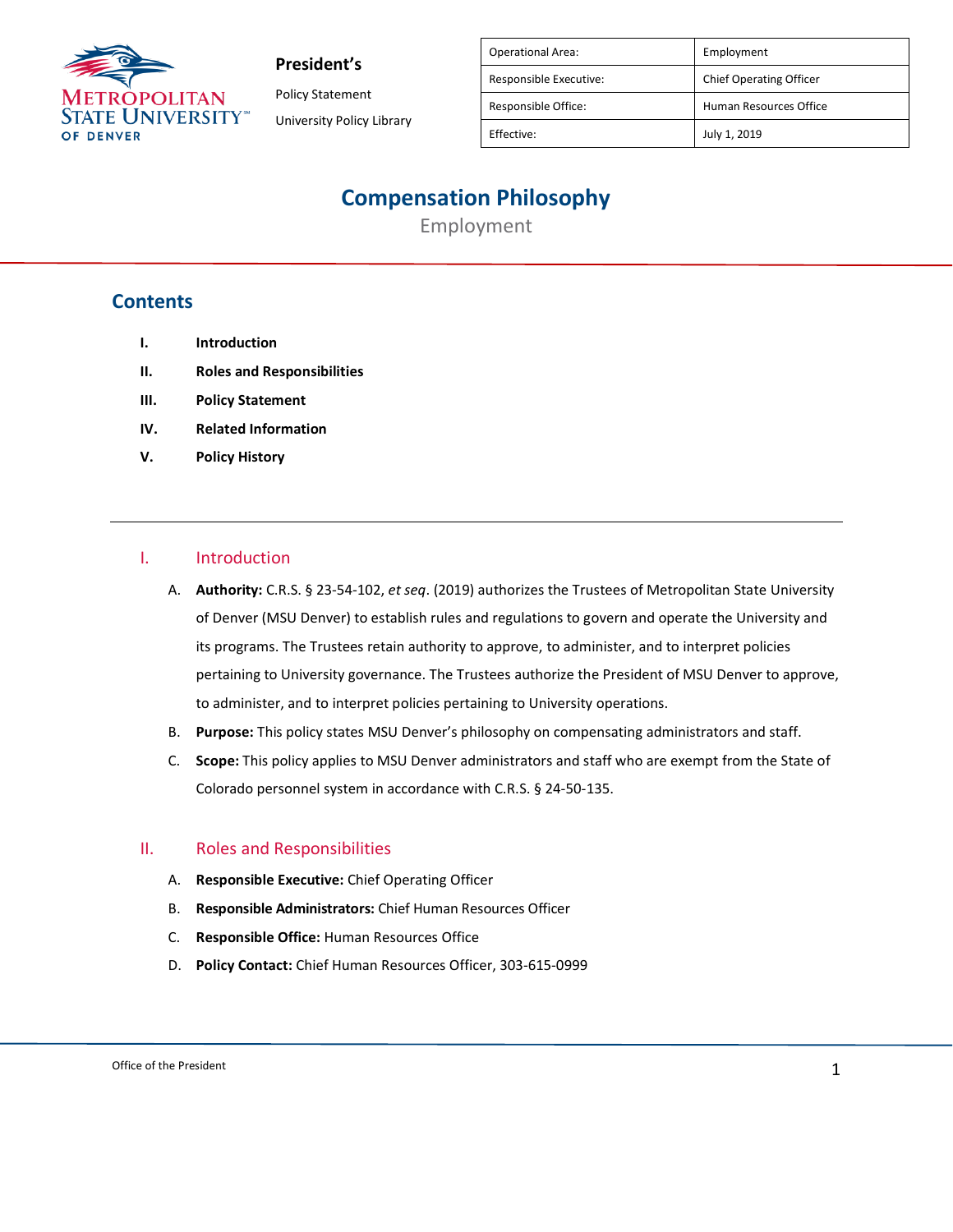

Policy Statement University Policy Library

| <b>Operational Area:</b> | Employment                     |
|--------------------------|--------------------------------|
| Responsible Executive:   | <b>Chief Operating Officer</b> |
| Responsible Office:      | Human Resources Office         |
| Effective:               | July 1, 2019                   |

### **Compensation Philosophy**

Employment

### III. Policy Statement

- A. General Compensation Philosophy
	- 1. Metropolitan State University of Denver is a teaching and learning community aspiring to national preeminence in public, urban education. We believe that education is the key to a successful life and career. The University recognizes that to fulfill this mission requires a diverse group of highly-qualified employees. The University expects superior performance and productivity from these employees. The primary role of the compensation system is to establish a clear relationship between professional performance, job duties, and compensation; to ensure that employees are recognized and rewarded appropriately for their contributions; and to ensure that the University's resources are used efficiently and effectively. The University supports a compensation system that:
		- a. Balances the need to be both externally competitive and internally equitable, while working within the availability of institutional and department resources;
		- b. Attracts highly skilled and competent administrators and staff and retains them by providing opportunities for learning, growth, and career development;
		- c. Provides flexibility in applying the principles of the University's compensation system;
		- d. Recognizes the value of current administrators and staff by maintaining internal equity with comparable duties and responsibilities;
		- e. Encourages and rewards excellent performance in meeting the mission, goals, and objectives of the Trustees and the University by basing salary increases on merit and performance;
		- f. Allocates compensation in a fair, yet flexible, manner, in compliance with applicable legal requirements;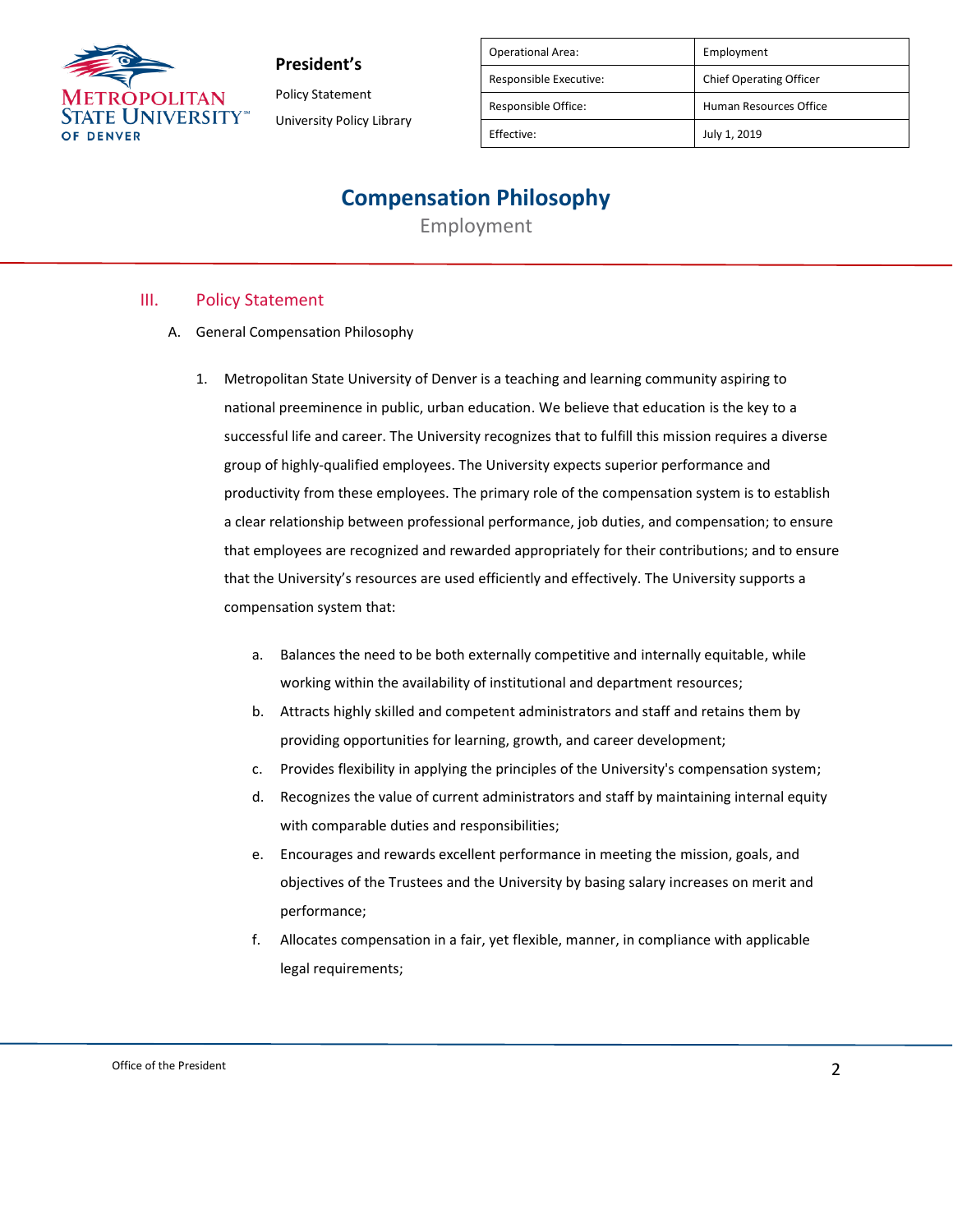

Policy Statement University Policy Library

| <b>Operational Area:</b> | Employment                     |
|--------------------------|--------------------------------|
| Responsible Executive:   | <b>Chief Operating Officer</b> |
| Responsible Office:      | Human Resources Office         |
| Effective:               | July 1, 2019                   |
|                          |                                |

# **Compensation Philosophy**

Employment

- g. Uses survey data consistent with peer institutions with similar demographics, such as type of institution, size of budget, enrollment, etc.;
- h. Assures communication of system principles, goals, design, procedures and relevant external market information to all departments and employees; and
- i. Remains open to emerging compensation practices to address changes in the workforce and the workplace over time.
- B. Salary Administration
	- 1. Increases in the base pay of University administrators and staff are categorized as follows:
		- a. Promotion or other awards
		- b. Merit increases
			- i. Merit increases will not be awarded to any person who receives a composite rating of less than expected or satisfactory performance.
			- ii. All persons who perform as expected or higher are eligible to receive a merit increase, except when no funds are allocated for salary increases.
			- iii. Administrators who are hired after July 1st will be evaluated for their partial year of employment and be eligible for a prorated merit increase based on the start of their employment and funding availability.
			- iv. Employees who have been promoted during the current evaluation period must have performance evaluations in both positions. The combined evaluation rating will be used to determine the amount of the annual merit increase.
		- c. Equity and Parity Increases
			- i. The Trustees, in their sole and exclusive discretion and in response to specific annual budget requests, will determine whether salary increases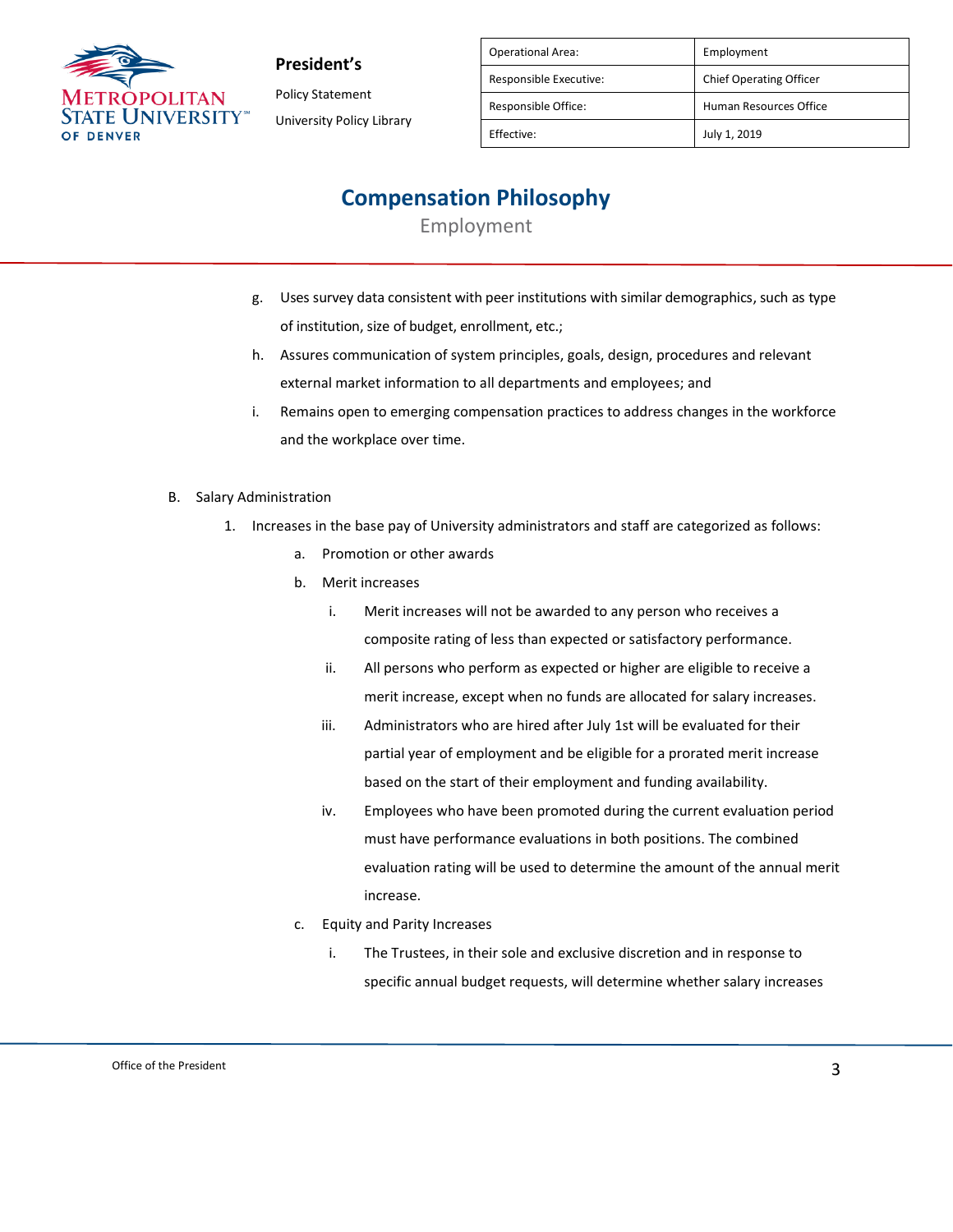

Policy Statement University Policy Library

| <b>Operational Area:</b> | Employment                     |
|--------------------------|--------------------------------|
| Responsible Executive:   | <b>Chief Operating Officer</b> |
| Responsible Office:      | Human Resources Office         |
| Effective:               | July 1, 2019                   |

### **Compensation Philosophy**

Employment

addressing issues of equity and parity will be awarded and, if so, in what amount.

- ii. Equity increases address a declining relationship between salaries of presently employed personnel and newly hired personnel in the same discipline, commonly described as salary compression. "Equity" takes into account performance evaluations and other standards, including but not limited to education, experience, and rank.
- iii. Parity increases address the competitiveness of University salaries with the salaries of administrators and staff at similar institutions, taking into account performance evaluations and other standards, including but not limited to education, experience, rank, and variances among local economic conditions.
- iv. Equity and parity issues will be studied periodically by the University.
- 2. Annual Compensation Review
	- a. An annual review of the University's compensation issues for contract administrators and staff of the University will be conducted by the Office of Human Resources.
	- b. The Office of Human Resources will meet with the Executive Committee of the Staff Senate annually, at a minimum, to discuss and make recommendations pertaining to compensation philosophy, equity, parity, and performance review matters for the contract administrators and staff of the University.
	- c. Salary increases for University administrators and staff should be set in accordance with University standard evaluation policies and procedures.
	- d. The Vice President for Administration and Finance will provide the Staff Senate with the overall salary increase recommendations for each fiscal year based on available funding.